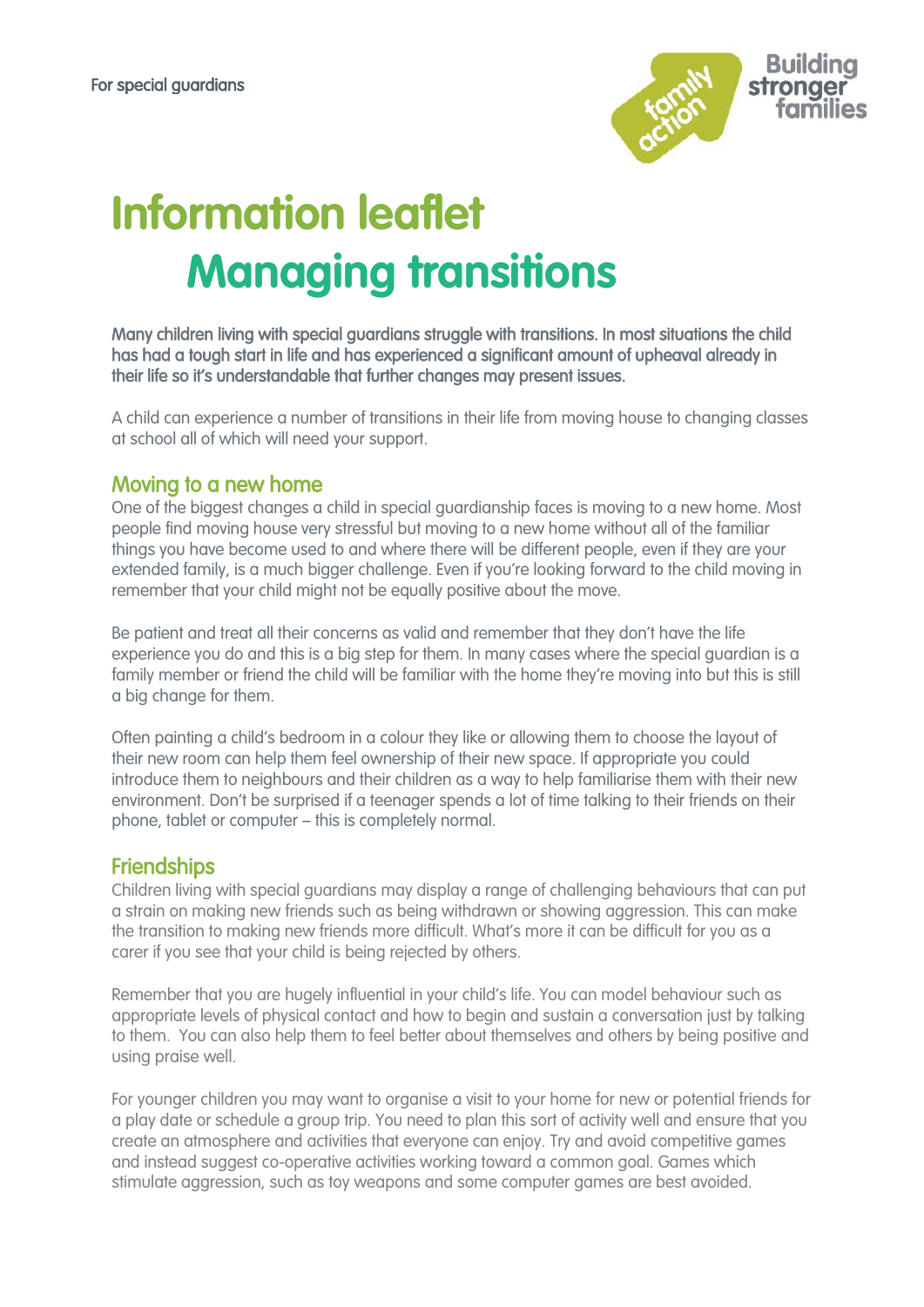Try and keep the play date short to avoid tiring one or both children and keep an eye on them while respecting your child's need to be independent. You can help form relationships too by making the children feel welcome in your home and taking time to chat with their parents and carers if they drop them off or pick them up.

If your child feels like the play date wasn't successful try to focus on the positives and talk to them about what they think went wrong and how you and they can fix this for next time. Show your confidence that, given time, they'll find a way to resolve the situation and will make new friends. Above all, don't give up!

### **Schools**

Many children living with special guardians have experienced some form of trauma. It is natural for most children to think their new home will be just the same as their old home.

Children and young people who have experienced trauma and stress can often have a number of triggers that bring back bad memories. These triggers can include images, sensations, environments or emotions. For many children transitions and changes taking place within their life, be it moving home or house or schools, can result in them showing challenging behaviour.

Although we often consider transitions to mean moving between schools there are a number of transitions within each day, term and year. Changing class or a teacher being off sick can prove problematic depending on your child and their circumstances.

The good news is that schools are required by law to have a designated member of staff in their school that has responsibility for promoting the educational achievement of previously 'looked after' pupils.

Department for Education guidance (2009) states that when children cease to be 'looked after' their educational needs are unlikely to have significantly changed and urges designated teachers to give consideration to the implications of changing your child's support. This means that even if your child was never 'looked after' it's worth finding out who this person is and discussing your situation with them as they may have experience of supporting children in your child's position

Here are some practical tips for things that you can talk to your child's school about to help with transitions:

- **Try and make additional visits beforehand so your child becomes familiar with the school.**
- **Find out if the school has a mentoring or buddy scheme.**
- Ask if you can see photos and profiles of new teachers in order to reduce anxiety. This is important as primary school class teachers can provide a substitute attachment figure for children.
- Ask if there is a map of the school so you can plan routes to classes with your child.
- Sometimes vulnerable students can be given specific tasks to allow for transitions between classrooms.